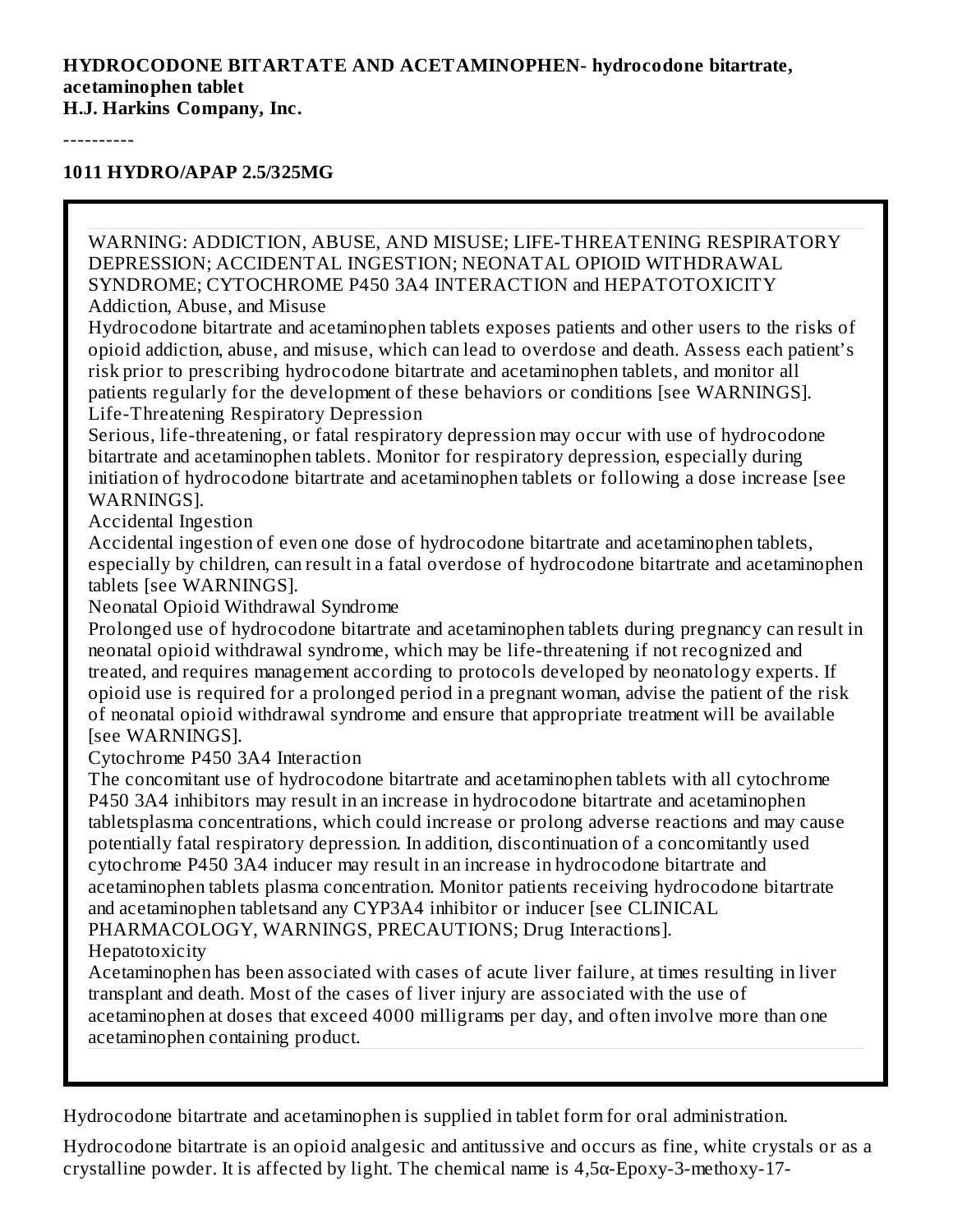methylmorphinan-6-one tartrate (1:1) hydrate (2:5). It has the following structural formula:



Acetaminophen, 4´-Hydroxyacetanilide, a slightly bitter, white, odorless, crystalline powder, is a nonopiate, non-salicylate analgesic and antipyretic. It has the following structural formula:



# $C_{8}H_{9}NO_{2}$

## $MW=151.17$

Hydrocodone Bitartrate and Acetaminophen Tablets, USP for oral administration are available in a variety of strengths as described in the following table.

#### **Hydrocodone Strength Bitartrate Acetaminophen**

2.5 mg/325 mg 2.5 mg 325 mg 5 mg/325 mg 5 mg 325 mg

7.5 mg/325 mg 7.5 mg 325 mg

10 mg/325 mg 10 mg 325 mg

In addition, each tablet contains the following inactive ingredients: microcrystalline cellulose, croscarmellose sodium and magnesium stearate. Meets USP Dissolution Test 1.

Hydrocodone is a semisynthetic narcotic analgesic and antitussive with multiple actions qualitatively similar to those of codeine. Most of these involve the central nervous system and smooth muscle. The precise mechanism of action of hydrocodone and other opiates is not known, although it is believed to relate to the existence of opiate receptors in the central nervous system. In addition to analgesia, narcotics may produce drowsiness, changes in mood and mental clouding.

The analgesic action of acetaminophen involves peripheral influences, but the specific mechanism is as yet undetermined. Antipyretic activity is mediated through hypothalamic heat regulating centers. Acetaminophen inhibits prostaglandin synthetase. Therapeutic doses of acetaminophen have negligible effects on the cardiovascular or respiratory systems; however, toxic doses may cause circulatory failure and rapid, shallow breathing.

#### Pharmacokinetics:

The behavior of the individual components is described below.

Hydrocodone: Following a 10 mg oral dose of hydrocodone administered to five adult male subjects, the mean peak concentration was  $23.6 \pm 5.2$  ng/mL. Maximum serum levels were achieved at  $1.3 \pm 0.3$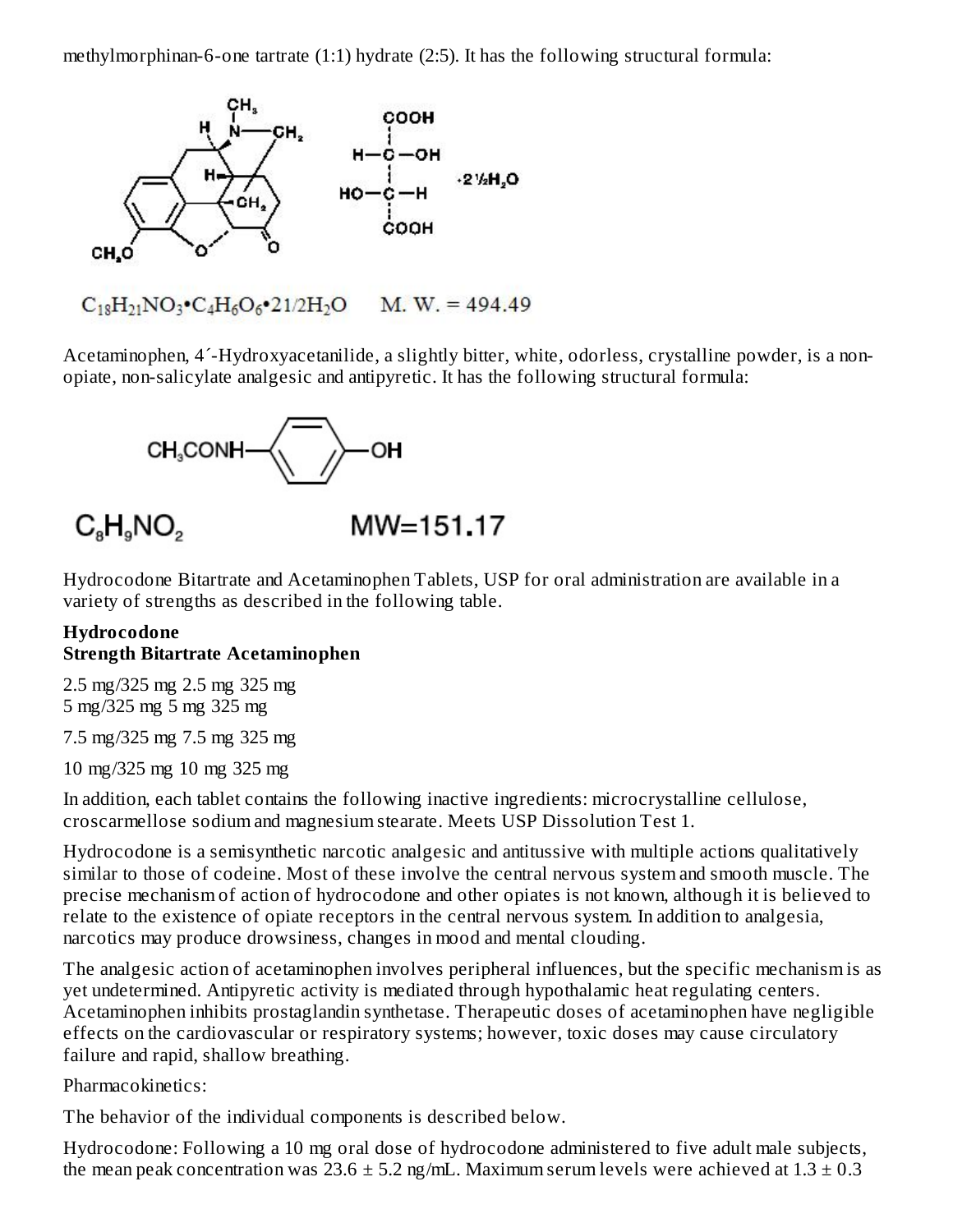hours and the half-life was determined to be  $3.8 \pm 0.3$  hours. Hydrocodone exhibits a complex pattern of metabolism including O-demethylation, N-demethylation and 6-ketoreduction to the corresponding 6 α- and 6-β-hydroxymetabolites. See OVERDOSAGE for toxicity information.

Acetaminophen: Acetaminophen is rapidly absorbed from the gastrointestinal tract and is distributed throughout most body tissues. The plasma half-life is 1.25 to 3 hours, but may be increased by liver damage and following overdosage. Elimination of acetaminophen is principally by liver metabolism (conjugation) and subsequent renal excretion of metabolites. Approximately 85% of an oral dose appears in the urine within 24 hours of administration, most as the glucuronide conjugate, with small amounts of other conjugates and unchanged drug. See OVERDOSAGE for toxicity information.

Hydrocodone bitartrate and acetaminophen tablets are indicated for the management of moderate to moderately severe pain severe enough to require an opioid analgesic and for which alternative treatments are inadequate.

Limitations of Use

Because of the risks of addiction, abuse, and misuse, with opioids, even at recommended doses [seeWARNINGS], reserve hydrocodone bitartrate and acetaminophen tablets for use in patients for whom alternative treatment options [e.g., non-opioid analgesics]

Have not been tolerated, or are not expected to be tolerated, Have not provided adequate analgesia, or are not expected to provide adequate analgesia

Hydrocodone bitartrate and acetaminophen tablets are contraindicated in patients with:

Significant respiratory depression [see WARNINGS]

Acute or severe bronchial asthma in an unmonitored setting or in the absence of resuscitative equipment [see WARNINGS]

Patients who have previously exhibited hypersensitivity to hydrocodone or acetaminophen. Known hypersensitivity to other opioids who may exhibit cross-sensitivity to hydrocodone.

Addiction, Abuse, and Misuse

Hydrocodone bitartrate and acetaminophen tablet contains hydrocodone a Schedule II controlled substance. As an opioid, hydrocodone bitartrate and acetaminophen tablets expose users to the risks of addiction, abuse, and misuse [see DRUG ABUSE AND DEPENDENCE].

Although the risk of addiction in any individual is unknown, it can occur in patients appropriately prescribed hydrocodone bitartrate and acetaminophen tablets. Addiction can occur at recommended dosages and if the drug is misused or abused.

Assess each patient's risk for opioid addiction, abuse, or misuse prior to prescribing hydrocodone bitartrate and acetaminophen tablets, and monitor all patients receiving hydrocodone bitartrate and acetaminophen tablets for the development of these behaviors or conditions. Risks are increased in patients with a personal or family history of substance abuse (including drug or alcohol abuse or addiction) or mental illness (e.g., major depression). The potential for these risks should not, however, prevent the proper management of pain in any given patient. Patients at increased risk may be prescribed opioids such as hydrocodone bitartrate and acetaminophen tablets, but use in such patients necessitates intensive counseling about the risks and proper use of hydrocodone bitartrate and acetaminophen tablet along with intensive monitoring for signs of addiction, abuse, and misuse.

Opioids are sought by drug abusers and people with addiction disorders and are subject to criminal diversion. Consider these risks when prescribing or dispensing hydrocodone bitartrate and acetaminophen tablets. Strategies to reduce these risks include prescribing the drug in the smallest appropriate quantity and advising the patient on the proper disposal of unused drug [seePRECAUTIONS; INFORMATION FOR PATIENTS]. Contact local state professional licensing board or state controlled substances authority for information on how to prevent and detect abuse or diversion of this product.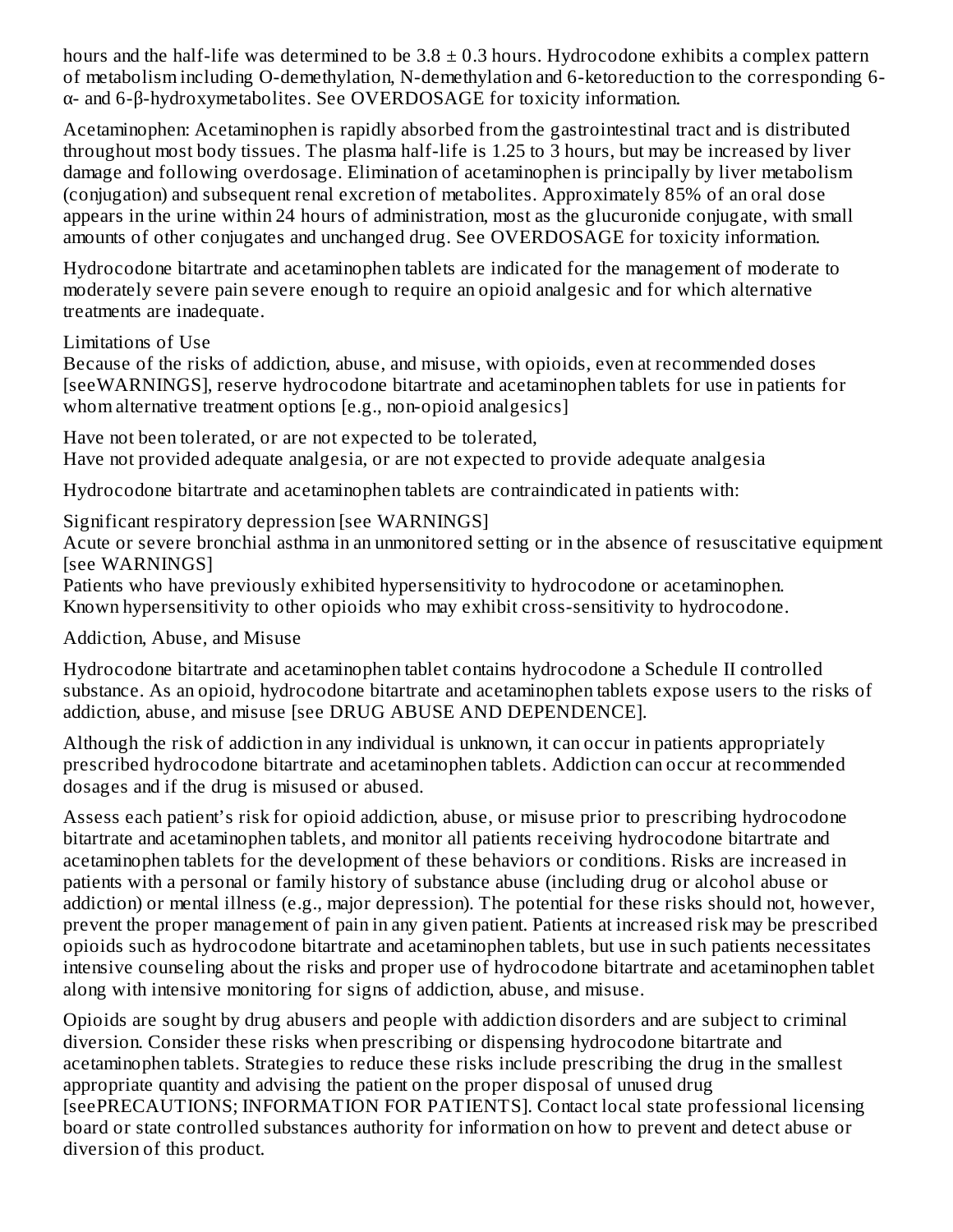## Life-Threatening Respiratory Depression

Serious, life-threatening, or fatal respiratory depression has been reported with the use of opioids, even when used as recommended. Respiratory depression, if not immediately recognized and treated, may lead to respiratory arrest and death. Management of respiratory depression may include close observation, supportive measures, and use of opioid antagonists, depending on the patient's clinical status [see OVERDOSAGE]. Carbon dioxide (CO2) retention from opioid-induced respiratory depression can exacerbate the sedating effects of opioids. While serious, life-threatening, or fatal respiratory depression can occur at any time during the use of hydrocodone bitartrate and acetaminophen tablets, the risk is greatest during the initiation of therapy or following a dosage increase. Monitor patients closely for respiratory depression, especially within the first 24-72 hours of initiating therapy with and following dosage increases of hydrocodone bitartrate and acetaminophen tablets.

To reduce the risk of respiratory depression, proper dosing and titration of hydrocodone bitartrate and acetaminophen tablets are essential [see DOSAGE AND ADMINISTRATION]. Overestimating the hydrocodone bitartrate and acetaminophen tablets dosage when converting patients from another opioid product can result in a fatal overdose with the first dose.

Accidental ingestion of even one dose of hydrocodone bitartrate and acetaminophen tablets, especially by children, can result in respiratory depression and death due to an overdose of hydrocodone.

## Neonatal Opioid Withdrawal Syndrome

Prolonged use of hydrocodone bitartrate and acetaminophen tablets during pregnancy can result in withdrawal in the neonate. Neonatal opioid withdrawal syndrome unlike opioid withdrawal syndrome in adults, may be life-threatening if not recognized and treated, and requires management according to protocols developed by neonatology experts. If opioid use is required for a prolonged period in a pregnant woman, advise the patient of the risk of neonatal opioid withdrawal syndrome and ensure that appropriate treatment will be available [see PRECAUTIONS; INFORMATION FOR PATIENTS,PREGNANCY].

#### Hepatotoxicity

Acetaminophen has been associated with cases of acute liver failure, at times resulting in liver transplant and death. Most of the cases of liver injury are associated with the use of acetaminophen at doses that exceed 4000 milligrams per day, and often involve more than one acetaminophen containing product. The excessive intake of acetaminophen may be intentional to cause self-harm or unintentional as patients attempt to obtain more pain relief or unknowingly take other acetaminophen-containing products.

The risk of acute liver failure is higher in individuals with underlying liver disease and in individuals who ingest alcohol while taking acetaminophen.

Instruct patients to look for acetaminophen or APAP on package labels and not to use more than one product that contains acetaminophen. Instruct patients to seek medical attention immediately upon ingestion of more than 4000 milligrams of acetaminophen per day, even if they feel well.

## Serious skin reactions

Rarely, acetaminophen may cause serious skin reactions such as acute generalized exanthematous pustulosis (AGEP), Stevens-Johnson Syndrome (SJS), and toxic epidermal necrolysis (TEN), which can be fatal. Patients should be informed about the signs of serious skin reactions, and use of the drug should be discontinued at the first appearance of skin rash or any other sign of hypersensitivity.

#### Hypersensitivity/anaphylaxis

There have been post-marketing reports of hypersensitivity and anaphylaxis associated with use of acetaminophen. Clinical signs included swelling of the face, mouth, and throat, respiratory distress, urticaria, rash, pruritus, and vomiting. There were infrequent reports of life-threatening anaphylaxis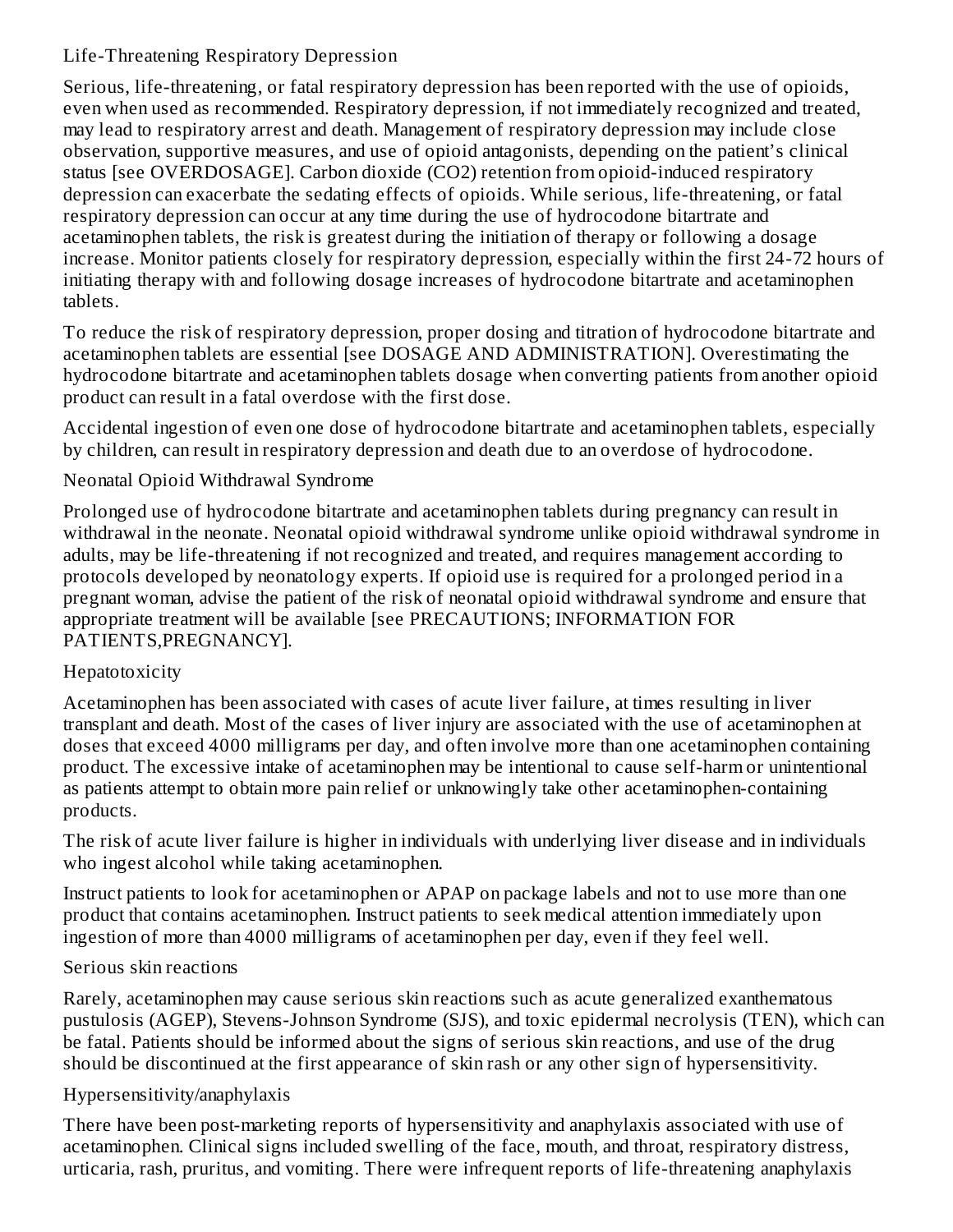requiring emergency medical attention. Instruct patients to discontinue Hydrocodone Bitartrate and Acetaminophen Tablets, USP immediately and seek medical care if they experience these symptoms. Do not prescribe Hydrocodone Bitartrate and Acetaminophen Tablets, USP for patients with acetaminophen allergy.

Head Injury and Increased Intracranial Pressure:

The respiratory depressant effects of narcotics and their capacity to elevate cerebrospinal fluid pressure may be markedly exaggerated in the presence of head injury, other intracranial lesions or a pre-existing increase in intracranial pressure. Furthermore, narcotics produce adverse reactions which may obscure the clinical course of patients with head injuries.

Acute Abdominal Conditions:

The administration of narcotics may obscure the diagnosis or clinical course of patients with acute abdominal conditions.

Risks of Concomitant Use or Discontinuation of Cytochrome P450 3A4 Inhibitors and Inducers

Concomitant use of hydrocodone bitartrate and acetaminophen tablets with a CYP3A4 inhibitor, such as macrolide antibiotics (e.g., erythromycin), azole-antifungal agents (e.g., ketoconazole), and protease inhibitors (e.g., ritonavir), may increase plasma concentrations of hydrocodone bitartrate and acetaminophen tablets and prolong opioid adverse reactions, which may cause potentially fatal respiratory depression [see WARNINGS], particularly when an inhibitor is added after a stable dose of hydrocodone bitartrate and acetaminophen tablets is achieved. Similarly, discontinuation of a CYP3A4 inducer, such as rifampin, carbamazepine, and phenytoin, in hydrocodone bitartrate and acetaminophen tablet-treated patients may increase hydrocodone bitartrate and acetaminophen tablets plasma concentrations and prolong opioid adverse reactions. When using hydrocodone bitartrate and acetaminophen tablets with CYP3A4 inhibitors or discontinuing CYP3A4 inducers in hydrocodone bitartrate and acetaminophen tablet-treated patients, monitor patients closely at frequent intervals and consider dosage reduction of hydrocodone bitartrate and acetaminophen tablets until stable drug effects are achieved [see PRECAUTIONS; DRUG INTERACTIONS].

Concomitant use of hydrocodone bitartrate and acetaminophen tablets with CYP3A4 inducers or discontinuation of an CYP3A4 inhibitor could decrease hydrocodone bitartrate and acetaminophen tablets plasma concentrations, decrease opioid efficacy or, possibly, lead to a withdrawal syndrome in a patient who had developed physical dependence to hydrocodone bitartrate and acetaminophen tablets. When using hydrocodone bitartrate and acetaminophen tablets with CYP3A4 inducers or discontinuing CYP3A4 inhibitors, monitor patients closely at frequent intervals and consider increasing the opioid dosage if needed to maintain adequate analgesia or if symptoms of opioid withdrawal occur [seePRECAUTIONS; DRUG INTERACTIONS].

Risks due to Interactions with Central Nervous System Depressants

Hypotension, profound sedation, respiratory depression, coma, and death may result if hydrocodone bitartrate and acetaminophen tablets are used concomitantly with alcohol or other central nervous system (CNS) depressants (e.g., benzodiazepines and other sedatives/hypnotics, anxiolytics, and tranquilizers, muscle relaxants, general anesthetics, antipsychotics, other opioids).

When considering the use of hydrocodone bitartrate and acetaminophen tablets in a patient taking a CNS depressant, assess the duration of use of the CNS depressant and the patient's response, including the degree of tolerance that has developed to CNS depression. Additionally, evaluate the patient's use of alcohol or illicit drugs that can cause CNS depression. If the decision to begin hydrocodone bitartrate and acetaminophen tablets is made, start with a lower dosage of hydrocodone bitartrate and acetaminophen tablets, monitor patients for signs of respiratory depression, sedation, and hypotension, and consider using a lower dose of the concomitant CNS depressant [see PRECAUTIONS; DRUG INTERACTIONS].

Life-Threatening Respiratory Depression in Patients with Chronic Pulmonary Disease or in Elderly,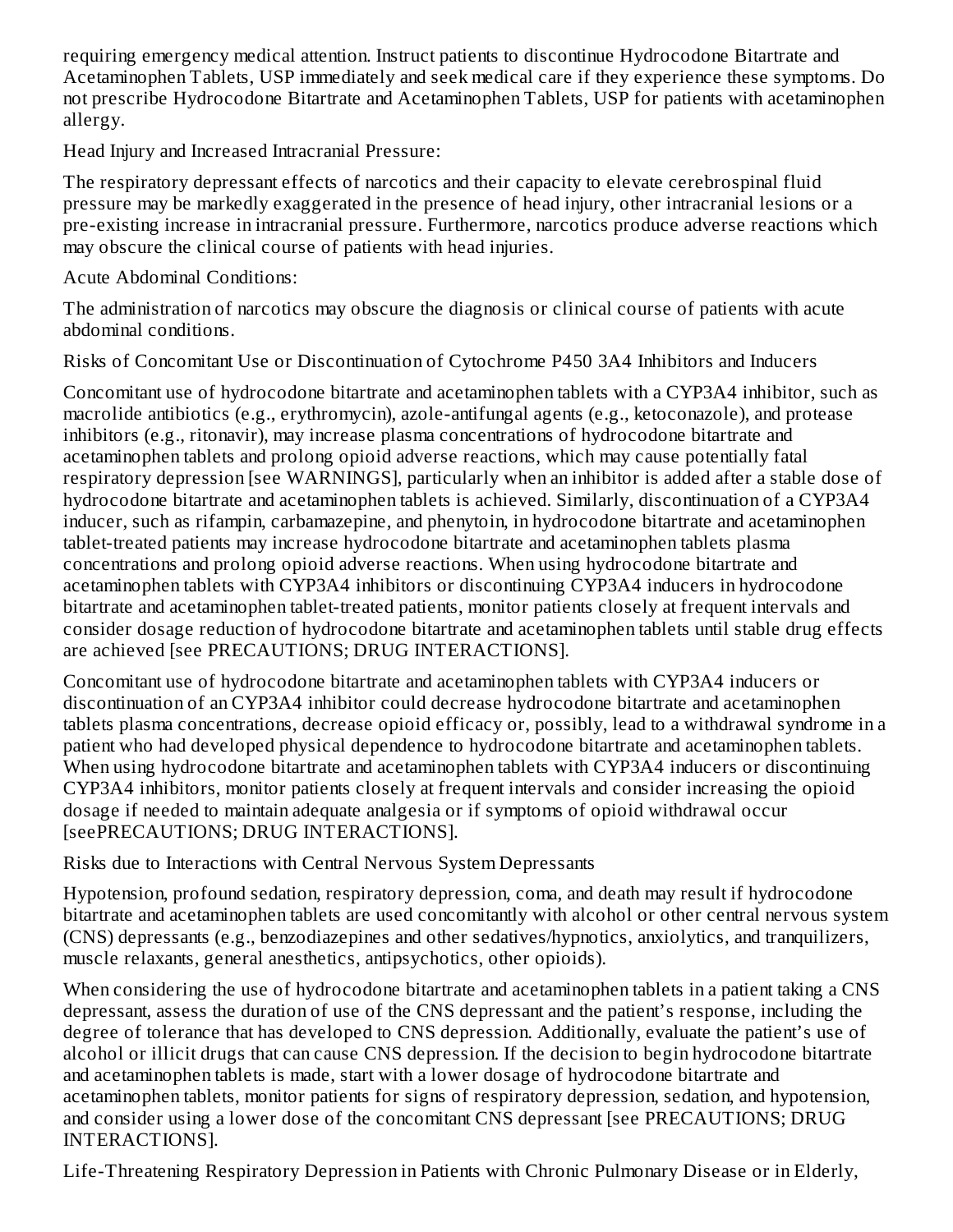#### Cachectic, or Debilitated Patients

The use of hydrocodone bitartrate and acetaminophen tablets in patients with acute or severe bronchial asthma in an unmonitored setting or in the absence of resuscitative equipment is contraindicated.

Patients with Chronic Pulmonary Disease: Hydrocodone bitartrate and acetaminophen tablet-treated patients with significant chronic obstructive pulmonary disease or cor pulmonale, and those with a substantially decreased respiratory reserve, hypoxia, hypercapnia, or pre-existing respiratory depression are at increased risk of decreased respiratory drive including apnea, even at recommended dosages of hydrocodone bitartrate and acetaminophen tablets [see WARNINGS].

Elderly, Cachectic, or Debilitated Patients: Life-threatening respiratory depression is more likely to occur in elderly, cachectic, or debilitated patients because they may have altered pharmacokinetics or altered clearance compared to younger, healthier patients [see WARNINGS].

Monitor such patients closely, particularly when initiating and titrating hydrocodone bitartrate and acetaminophen tablets and when hydrocodone bitartrate and acetaminophen tablets are given concomitantly with other drugs that depress respiration [see WARNINGS]. Alternatively, consider the use of non-opioid analgesics in these patients.

## Adrenal Insufficiency

Cases of adrenal insufficiency have been reported with opioid use, more often following greater than 1 month of use. Presentation of adrenal insufficiency may include non-specific symptoms and signs including nausea, vomiting, anorexia, fatigue, weakness, dizziness, and low blood pressure. If adrenal insufficiency is suspected, confirm the diagnosis with diagnostic testing as soon as possible. If adrenal insufficiency is diagnosed, treat with physiologic replacement doses of corticosteroids. Wean the patient off of the opioid to allow adrenal function to recover and continue corticosteroid treatment until adrenal function recovers. Other opioids may be tried as some cases reported use of a different opioid without recurrence of adrenal insufficiency. The information available does not identify any particular opioids as being more likely to be associated with adrenal insufficiency.

General: Special Risk Patients: As with any narcotic analgesic agent, hydrocodone bitartrate and acetaminophen tablets should be used with caution in elderly or debilitated patients, and those with severe impairment of hepatic or renal function, hypothyroidism, Addison's disease, prostatic hypertrophy or urethral stricture. The usual precautions should be observed and the possibility of respiratory depression should be kept in mind.

Cough Reflex: Hydrocodone suppresses the cough reflex; as with all narcotics, caution should be exercised when hydrocodone bitartrate and acetaminophen tablets are used postoperatively and in patients with pulmonary disease.

#### Information for Patients/Caregivers

Do not take Hydrocodone Bitartrate and Acetaminophen Tablets, USP if you are allergic to any of its ingredients.

If you develop signs of allergy such as a rash or difficulty breathing stop taking Hydrocodone Bitartrate and Acetaminophen Tablets, USP and contact your healthcare provider immediately. Do not take more than 4000 milligrams of acetaminophen per day. Call your doctor if you took more than the recommended dose.

#### Addiction, Abuse, and Misuse

Inform patients that the use of hydrocodone bitartrate and acetaminophen tablets, even when taken as recommended, can result in addiction, abuse, and misuse, which can lead to overdose and death [seeWARNINGS]. Instruct patients not to share hydrocodone bitartrate and acetaminophen tablets with others and to take steps to protect hydrocodone bitartrate and acetaminophen tablets from theft or misuse.

Life-Threatening Respiratory Depression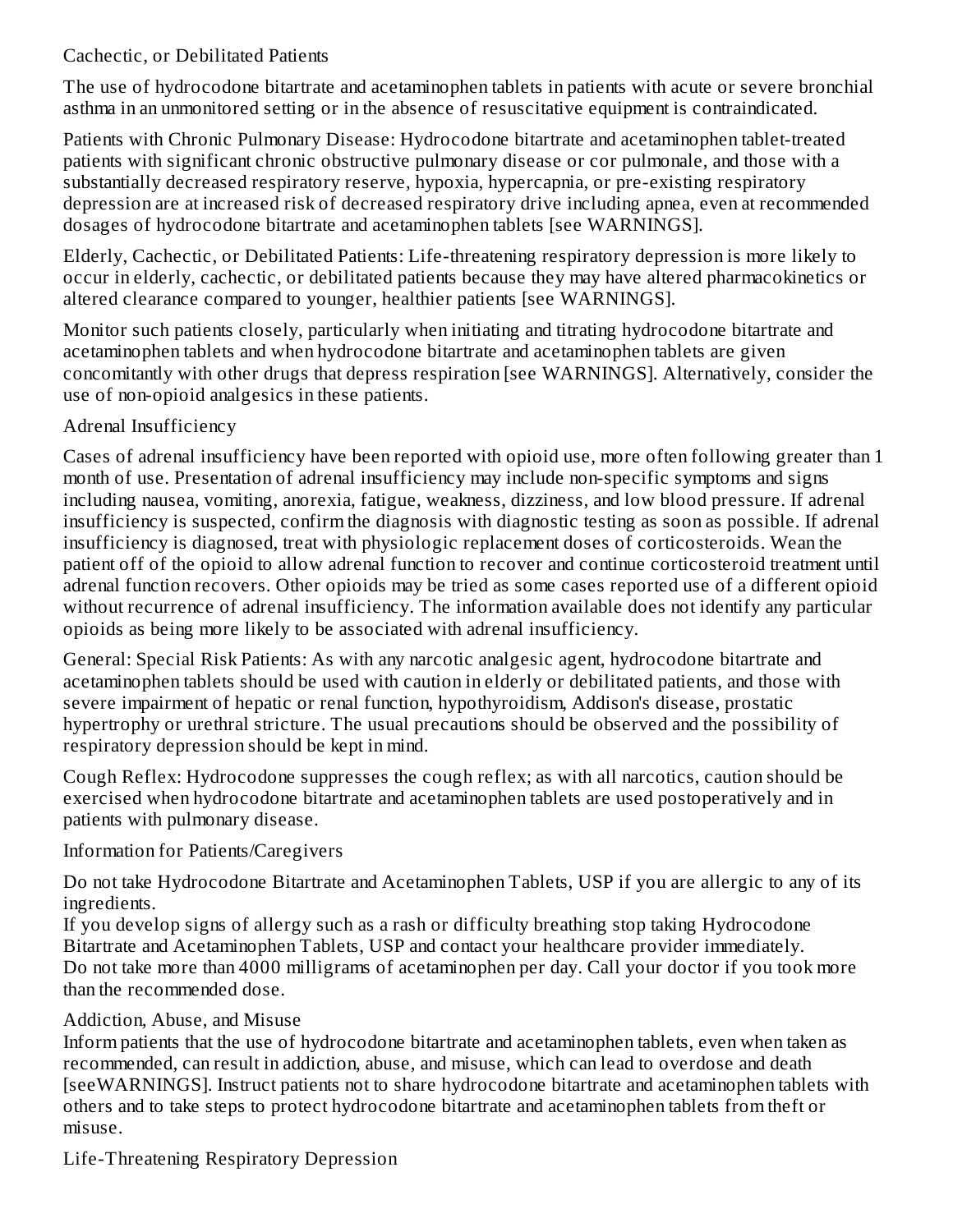Inform patients of the risk of life-threatening respiratory depression, including information that the risk is greatest when starting hydrocodone bitartrate and acetaminophen tablets or when the dosage is increased, and that it can occur even at recommended dosages [see WARNINGS]. Advise patients how to recognize respiratory depression and to seek medical attention if breathing difficulties develop.

#### Accidental Ingestion

Inform patients that accidental ingestion, especially by children, may result in respiratory depression or death [see WARNINGS]. Instruct patients to take steps to store hydrocodone bitartrate and acetaminophen tablets securely and to dispose of unused hydrocodone bitartrate and acetaminophen tablets by flushing any unused tablets down the toilet.

## Interactions with Alcohol and Other CNS Depressants

Inform patients that potentially serious additive effects may occur if hydrocodone bitartrate and acetaminophen tablets are used with alcohol or other CNS depressants and not to use such drugs unless supervised by a health care provider [see WARNINGS, PRECAUTIONS; DRUG INTERACTIONS].

## Serotonin Syndrome

Inform patients that hydrocodone bitartrate and acetaminophen tablets could cause a rare but potentially life-threatening condition resulting from concomitant administration of serotonergic drugs. Warn patients of the symptoms of serotonin syndrome and to seek medical attention right away if symptoms develop. Instruct patients to inform their physicians if they are taking, or plan to take serotonergic medications [see PRECAUTIONS; DRUG INTERACTIONS].

## Adrenal Insufficiency

Inform patients that hydrocodone bitartrate and acetaminophen tablets could cause adrenal insufficiency, a potentially lifethreatening condition. Adrenal insufficiency may present with non-specific symptoms and signs such as nausea, vomiting, anorexia, fatigue, weakness, dizziness, and low blood pressure. Advise patients to seek medical attention if they experience a constellation of these symptoms [see WARNINGS].

#### **Pregnancy**

#### Neonatal Opioid Withdrawal Syndrome

Inform patients that prolonged use of hydrocodone bitartrate and acetaminophen tablets during pregnancy can result in neonatal opioid withdrawal syndrome, which may be life-threatening if not recognized and treated [see WARNINGS, PRECAUTIONS; PREGNANCY]

#### Embryo-Fetal Toxicity

Inform female patients of reproductive potential that hydrocodone bitartrate and acetaminophen tablets can cause fetal harm and to inform the prescriber of a known or suspected pregnancy [seePRECAUTIONS; PREGNANCY].

#### Lactation

Advise nursing mothers to monitor infants for increased sleepiness (more than usual), breathing difficulties, or limpness. Instruct nursing mothers to seek immediate medical care if they notice these signs [see PRECAUTIONS; NURSING MOTHERS].

Disposal of Unused Hydrocodone Bitartrate and Acetaminophen Tablets Advise patients to flush any unused tablets down the toilet.

Laboratory Tests: In patients with severe hepatic or renal disease, effects of therapy should be monitored with serial liver and/or renal function tests.

Drug Interactions: Patients receiving narcotics, antihistamines, antipsychotics, antianxiety agents, or other CNS depressants (including alcohol) concomitantly with hydrocodone bitartrate and acetaminophen tablets may exhibit an additive CNS depression. When combined therapy is contemplated, the dose of one or both agents should be reduced.

The use of MAO inhibitors or tricyclic antidepressants with hydrocodone preparations may increase the effect of either the antidepressant or hydrocodone.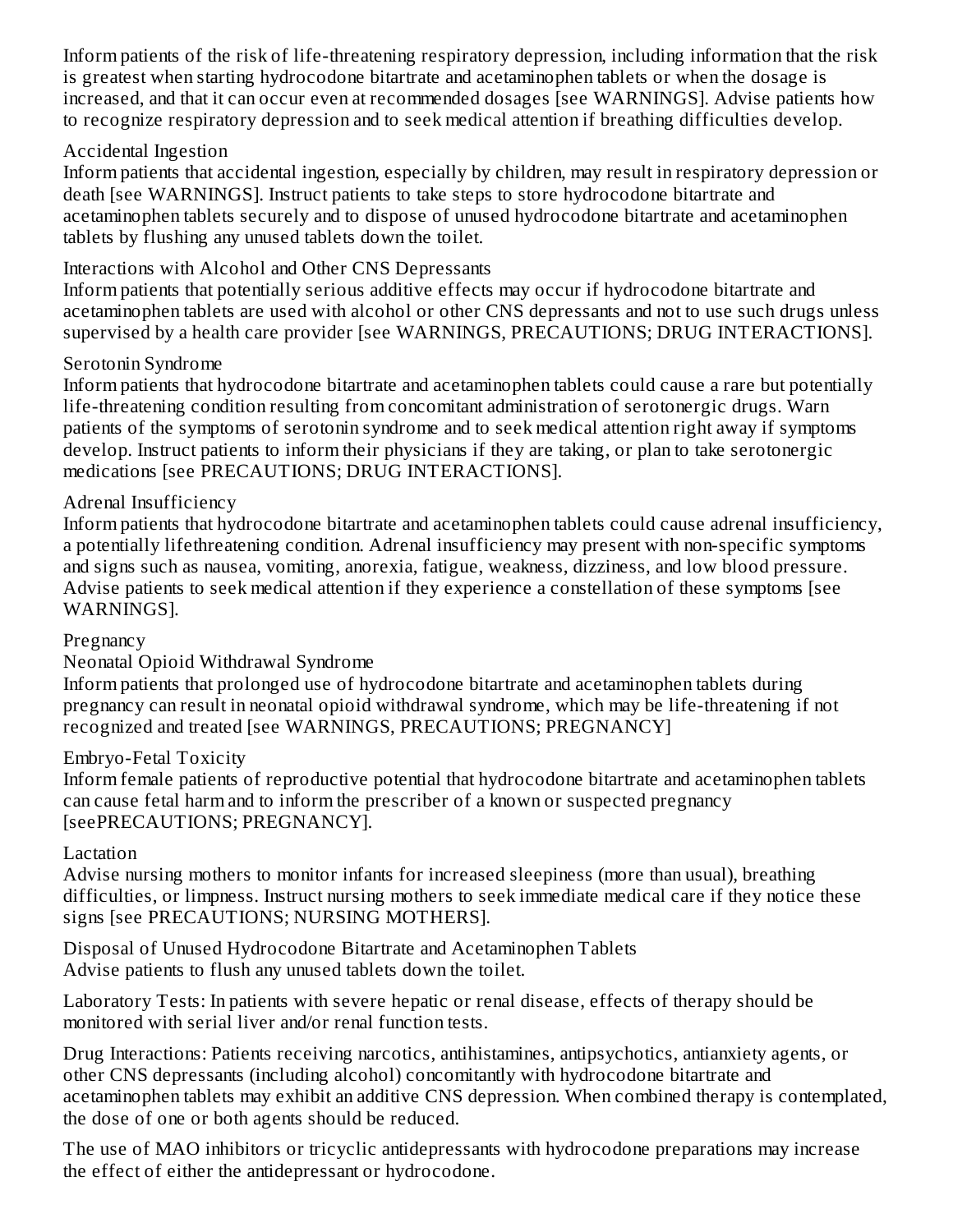## CYP3A4

## Inhibitor

The concomitant use of hydrocodone bitartrate and acetaminophen tablets and CYP3A4 inhibitors, such as macrolide antibiotics (e.g., erythromycin), azole-antifungal agents (e.g. ketoconazole), and protease inhibitors (e.g., ritonavir), can increase the plasma concentration of hydrocodone bitartrate and acetaminophen tablets, resulting in increased or prolonged opioid effects. These effects could be more pronounced with concomitant use of hydrocodone bitartrate and acetaminophen tablets and CYP3A4 inhibitors, particularly when an inhibitor is added after a stable dose of hydrocodone bitartrate and acetaminophen tablets is achieved [see WARNINGS].

After stopping a CYP3A4 inhibitor, as the effects of the inhibitor decline, the hydrocodone bitartrate and acetaminophen plasma concentration will decrease [see CLINICAL PHARMACOLOGY], resulting in decreased opioid efficacy or a withdrawal syndrome in patients who had developed physical dependence to hydrocodone bitartrate and acetaminophen tablets.

If concomitant use is necessary, consider dosage reduction of hydrocodone bitartrate and acetaminophen tablets until stable drug effects are achieved. Monitor patients for respiratory depression and sedation at frequent intervals. If a CYP3A4 inhibitor is discontinued, consider increasing the hydrocodone bitartrate and acetaminophen tablets dosage until stable drug effects are achieved [see DOSAGE AND ADMINISTRATION]. Monitor for signs of opioid withdrawal.

#### Inducer

The concomitant use of hydrocodone bitartrate and acetaminophen tablets and CYP3A4 inducers, such as rifampin, carbamazepine, and phenytoin, can decrease the plasma concentration of hydrocodone bitartrate and acetaminophen tablets [see CLINICAL PHARMACOLOGY], resulting in decreased efficacy or onset of a withdrawal syndrome in patients who have developed physical dependence to hydrocodone bitartrate and acetaminophen tablets [see WARNINGS].

After stopping a CYP3A4 inducer, as the effects of the inducer decline, the hydrocodone bitartrate and acetaminophen tablets plasma concentration will increase [see CLINICAL PHARMACOLOGY], which could increase or prolong both the therapeutic effects and adverse reactions, and may cause serious respiratory depression.

If concomitant use is necessary, consider increasing the hydrocodone bitartrate and acetaminophen tablets dosage until stable drug effects are achieved [see DOSAGE AND ADMINISTRATION]. Monitor for signs of opioid withdrawal. If a CYP3A4 inducer is discontinued, consider hydrocodone bitartrate and acetaminophen tablets dosage reduction and monitor for signs of respiratory depression.

#### Central Nervous System Depressants

Due to additive pharmacologic effect, the concomitant use of CNS depressants such as alcohol, benzodiazepines and other sedative hypnotics, anxiolytics, and tranquilizers, muscle relaxants, general anesthetics, antipsychotics, and other opioids, can increase the risk of hypotension, respiratory depression, profound sedation, coma, and death.

Consider dose reduction of one or both drugs. Monitor patients for signs of respiratory depression, sedation, and hypotension [see WARNINGS].

#### Serotonergic Drugs

The concomitant use of opioids with other drugs that affect the serotonergic neurotransmitter system, such as selective serotonin reuptake inhibitors (SSRIs), serotonin and norepinephrine reuptake inhibitors (SNRIs), tricyclic antidepressants (TCAs), triptans, 5-HT3 receptor antagonists, drugs that effect the serotonin neurotransmitter system (e.g., mirtazapine, trazodone, tramadol), and monoamine oxidase (MAO) inhibitors (those intended to treat psychiatric disorders and also others, such as linezolid and intravenous methylene blue), has resulted in serotonin syndrome. [see PRECAUTIONS;INFORMATION FOR PATIENTS].

If concomitant use is warranted, carefully observe the patient, particularly during treatment initiation and dose adjustment. Discontinue hydrocodone bitartrate and acetaminophen tablets if serotonin syndrome is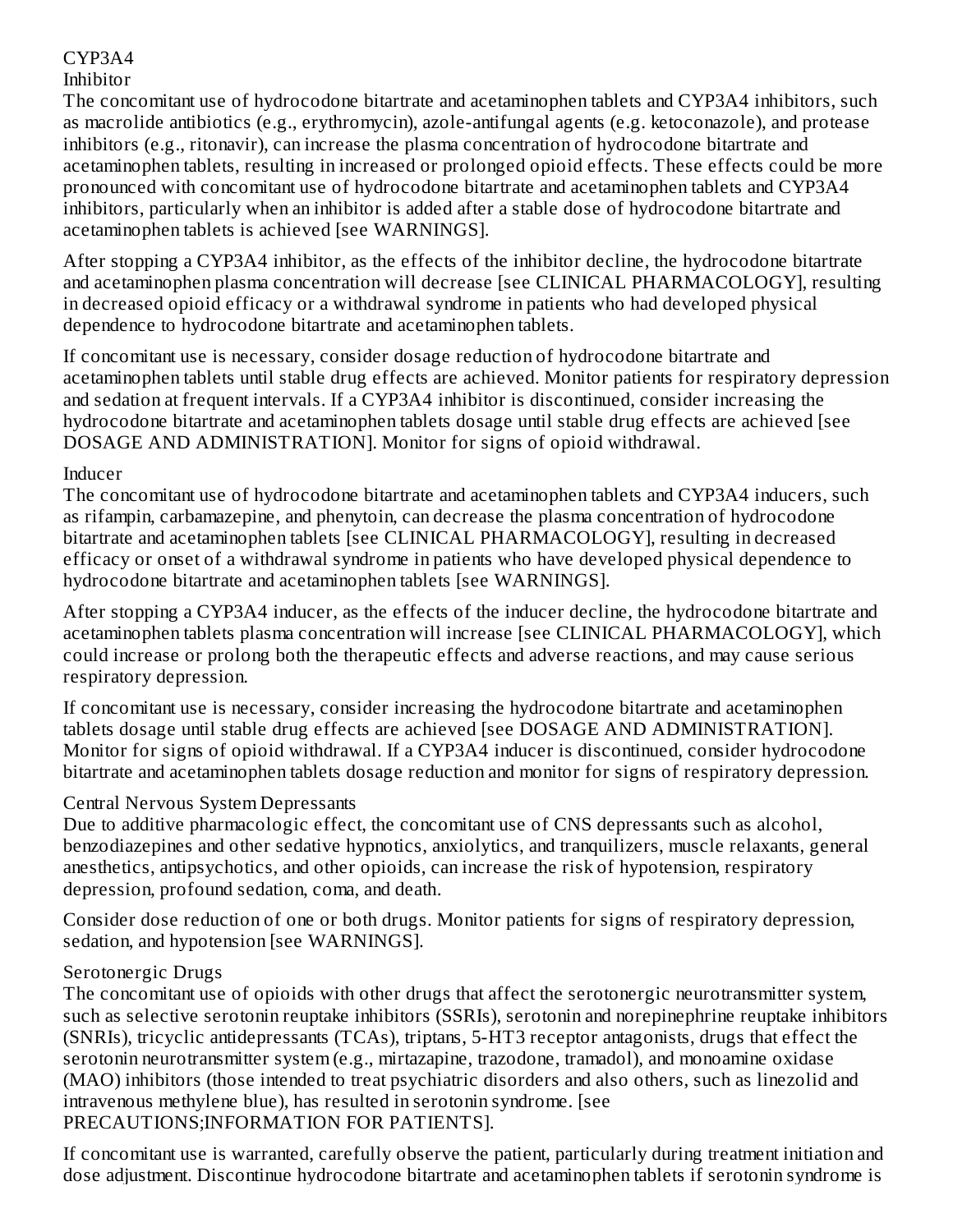suspected.

Drug/Laboratory Test Interactions: Acetaminophen may produce false-positive test results for urinary 5-hydroxyindoleacetic acid.

## Carcinogenesis, Mutagenesis, Impairment of Fertility

No adequate studies have been conducted in animals to determine whether hydrocodone or acetaminophen have a potential for carcinogenesis, mutagenesis, or impairment of fertility.

#### Infertility

Chronic use of opioids may cause reduced fertility in females and males of reproductive potential. It is not known whether these effects on fertility are reversible [see ADVERSE REACTIONS].

## **Pregnancy**

## Fetal/Neonatal Adverse Reactions

Prolonged use of opioid analgesics during pregnancy for medical or nonmedical purposes can result in physical dependence in the neonate and neonatal opioid withdrawal syndrome shortly after birth.

Neonatal opioid withdrawal syndrome presents as irritability, hyperactivity and abnormal sleep pattern, high pitched cry, tremor, vomiting, diarrhea and failure to gain weight. The onset, duration, and severity of neonatal opioid withdrawal syndrome vary based on the specific opioid used, duration of use, timing and amount of last maternal use, and rate of elimination of the drug by the newborn. Observe newborns for symptoms of neonatal opioid withdrawal syndrome and manage accordingly [seeWARNINGS].

## Labor or Delivery

Opioids cross the placenta and may produce respiratory depression and psycho-physiologic effects in neonates. An opioid antagonist, such as naloxone, must be available for reversal of opioid-induced respiratory depression in the neonate. Hydrocodone bitartrate and acetaminophen tablets are not recommended for use in pregnant women during or immediately prior to labor, when other analgesic techniques are more appropriate. Opioid analgesics, including hydrocodone bitartrate and acetaminophen tablets, can prolong labor through actions which temporarily reduce the strength, duration, and frequency of uterine contractions. However, this effect is not consistent and may be offset by an increased rate of cervical dilation, which tends to shorten labor. Monitor neonates exposed to opioid analgesics during labor for signs of excess sedation and respiratory depression.

#### Nursing Mothers

The developmental and health benefits of breastfeeding should be considered along with the mother's clinical need for hydrocodone bitartrate and acetaminophen tablets and any potential adverse effects on the breastfed infant from hydrocodone bitartrate and acetaminophen tablets or from the underlying maternal condition.

Infants exposed to hydrocodone bitartrate and acetaminophen through breast milk should be monitored for excess sedation and respiratory depression. Withdrawal symptoms can occur in breastfed infants when maternal administration of an opioid analgesic is stopped, or when breast-feeding is stopped.

Pediatric Use: Safety and effectiveness in pediatric patients have not been established.

## Geriatric Use

Elderly patients (aged 65 years or older) may have increased sensitivity to hydrocodone bitartrate and acetaminophen tablets. In general, use caution when selecting a dosage for an elderly patient, usually starting at the low end of the dosing range, reflecting the greater frequency of decreased hepatic, renal, or cardiac function and of concomitant disease or other drug therapy.

Respiratory depression is the chief risk for elderly patients treated with opioids, and has occurred after large initial doses were administered to patients who were not opioid-tolerant or when opioids were co-administered with other agents that depress respiration. Titrate the dosage of hydrocodone bitartrate and acetaminophen tablets slowly in geriatric patients [see WARNINGS].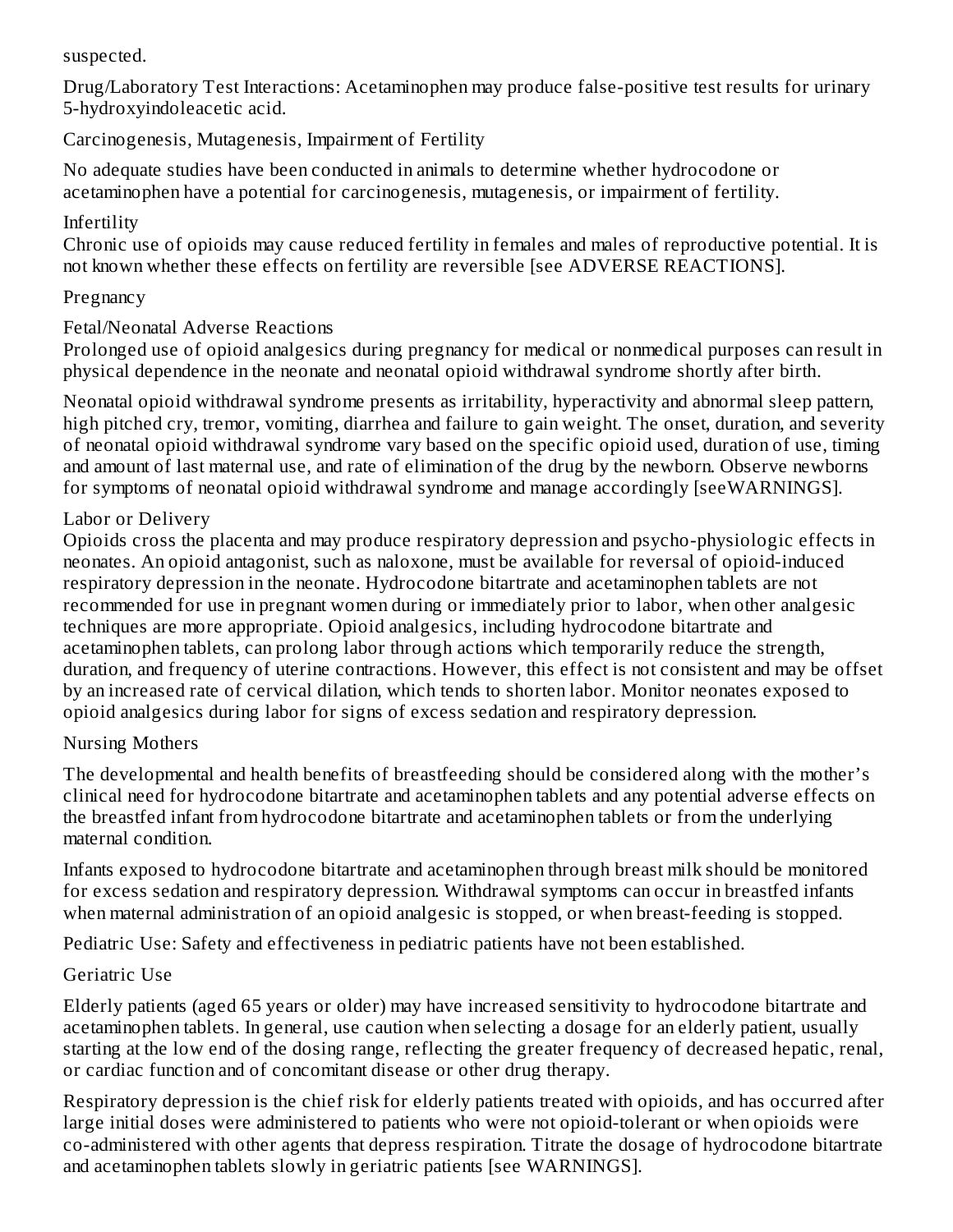The most frequently reported adverse reactions are lightheadedness, dizziness, sedation, nausea, and vomiting. These effects seem to be more prominent in ambulatory than in nonambulatory patients, and some of these adverse reactions may be alleviated if the patient lies down.

Other adverse reactions include:

Central Nervous System: Drowsiness, mental clouding, lethargy, impairment of mental and physical performance, anxiety, fear, dysphoria, psychic dependence, and mood changes.

Gastrointestinal System: Prolonged administration of hydrocodone bitartrate and acetaminophen tablets may produce constipation.

Genitourinary System: Ureteral spasm, spasm of vesical sphincters, and urinary retention have been reported with opiates.

Respiratory Depression: Hydrocodone bitartrate may produce dose-related respiratory depression by acting directly on the brain stem respiratory center (see OVERDOSAGE).

Special Senses: Cases of hearing impairment or permanent loss have been reported predominantly in patients with chronic overdose.

Dermatological: Skin rash, pruritus.

The following adverse drug events may be borne in mind as potential effects of acetaminophen: allergic reactions, rash, thrombocytopenia, agranulocytosis. Potential effects of high dosage are listed in the OVERDOSAGE section.

Postmarketing Experience

serotonin syndrome adrenal insufficiency

#### Androgen deficiency

Chronic use of opioids may influence the hypothalamic-pituitary-gonadal axis, leading to androgen deficiency that may manifest as symptoms of hypogonadism, such as impotence, erectile dysfunction, or amenorrhea. The causal role of opioids in the syndrome of hypogonadism is unknown because the various medical, physical, lifestyle, and psychological stressors that may influence gonadal hormone levels have not been adequately controlled for in studies conducted to date. Patients presenting with symptoms of androgen deficiency should undergo laboratory evaluation.

#### Controlled Substance

Hydrocodone bitartrate and acetaminophen tablets contain hydrocodone, a Schedule II controlled substance.

#### Abuse

Hydrocodone bitartrate and acetaminophen tablets contain hydrocodone, a substance with a high potential for abuse similar to other opioids used in analgesia. Hydrocodone bitartrate and acetaminophen tablets can be abused and is subject to misuse, addiction, and criminal diversion [seeWARNINGS].

All patients treated with opioids require careful monitoring for signs of abuse and addiction, since use of opioid analgesic products carries the risk of addiction even under appropriate medical use.

Prescription drug abuse is the intentional non-therapeutic use of a prescription drug, even once, for its rewarding psychological or physiological effects.

Drug addiction is a cluster of behavioral, cognitive, and physiological phenomena that develop after repeated substance use and includes: a strong desire to take the drug, difficulties in controlling its use, persisting in its use despite harmful consequences, a higher priority given to drug use than to other activities and obligations, increased tolerance, and sometimes a physical withdrawal.

"Drug-seeking" behavior is very common in persons with substance use disorders. Drug-seeking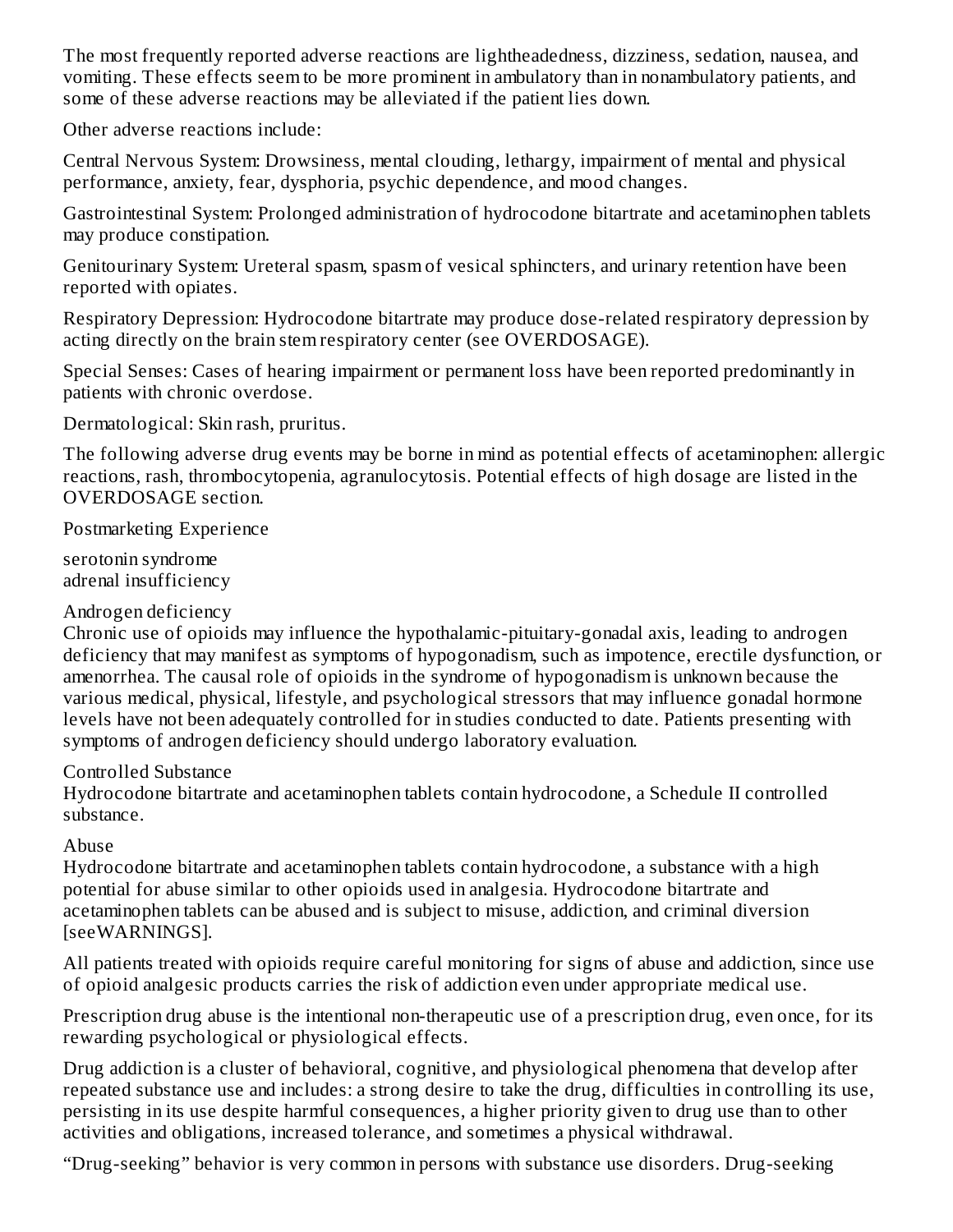tactics include emergency calls or visits near the end of office hours, refusal to undergo appropriate examination, testing, or referral, repeated "loss" of prescriptions, tampering with prescriptions and reluctance to provide prior medical records or contact information for other treating health care provider(s). "Doctor shopping" (visiting multiple prescribers) to obtain additional prescriptions is common among drug abusers and people suffering from untreated addiction. Preoccupation with achieving adequate pain relief can be appropriate behavior in a patient with poor pain control.

Abuse and addiction are separate and distinct from physical dependence and tolerance. Health care providers should be aware that addiction may not be accompanied by concurrent tolerance and symptoms of physical dependence in all addicts. In addition, abuse of opioids can occur in the absence of true addiction.

Hydrocodone bitartrate and acetaminophen tablets, like other opioids, can be diverted for non-medical use into illicit channels of distribution. Careful record-keeping of prescribing information, including quantity, frequency, and renewal requests, as required by state and federal law, is strongly advised.

Proper assessment of the patient, proper prescribing practices, periodic re-evaluation of therapy, and proper dispensing and storage are appropriate measures that help to limit abuse of opioid drugs.

Risks Specific to Abuse of Hydrocodone Bitartrate and Acetaminophen Tablets Hydrocodone bitartrate and acetaminophen tablets are for oral use only. Abuse of hydrocodone bitartrate and acetaminophen tablets poses a risk of overdose and death. This risk is increased with concurrent abuse of hydrocodone bitartrate and acetaminophen tablets with alcohol and other substances.

#### Dependence

Both tolerance and physical dependence can develop during chronic opioid therapy. Tolerance is the need for increasing doses of opioids to maintain a defined effect such as analgesia (in the absence of disease progression or other external factors). Tolerance may occur to both the desired and undesired effects of drugs, and may develop at different rates for different effects.

Physical dependence results in withdrawal symptoms after abrupt discontinuation or a significant dosage reduction of a drug. Withdrawal also may be precipitated through the administration of drugs with opioid antagonist activity (e.g., naloxone, nalmefene), mixed agonist/antagonist analgesics (pentazocine, butorphanol, nalbuphine), or partial agonists (buprenorphine). Physical dependence may not occur to a clinically significant degree until after several days to weeks of continued opioid usage.

Hydrocodone bitartrate and acetaminophen tablets should not be abruptly discontinued [see DOSAGE AND ADMINISTRATION]. If hydrocodone bitartrate and acetaminophen tablets are abruptly discontinued in a physically dependent patient, a withdrawal syndrome may occur. Some or all of the following can characterize this syndrome: restlessness, lacrimation, rhinorrhea, yawning, perspiration, chills, myalgia, and mydriasis. Other signs and symptoms also may develop, including: irritability, anxiety, backache, joint pain, weakness, abdominal cramps, insomnia, nausea, anorexia, vomiting, diarrhea, or increased blood pressure, respiratory rate, or heart rate.

Infants born to mothers physically dependent on opioids will also be physically dependent and may exhibit respiratory difficulties and withdrawal signs [see PRECAUTIONS; PREGNANCY].

#### Clinical Presentation

Acute overdose with hydrocodone bitartrate and acetaminophen tablets can be manifested by respiratory depression, somnolence progressing to stupor or coma, skeletal muscle flaccidity, cold and clammy skin, constricted pupils, and, in some cases, pulmonary edema, bradycardia, hypotension, partial or complete airway obstruction, atypical snoring, and death. Marked mydriasis rather than miosis may be seen with hypoxia in overdose situations.

Acetaminophen: In acetaminophen overdosage: dose-dependent, potentially fatal hepatic necrosis is the most serious adverse effect. Renal tubular necrosis, hypoglycemic coma and coagulation defects may also occur. Early symptoms following a potentially hepatotoxic overdose may include: nausea,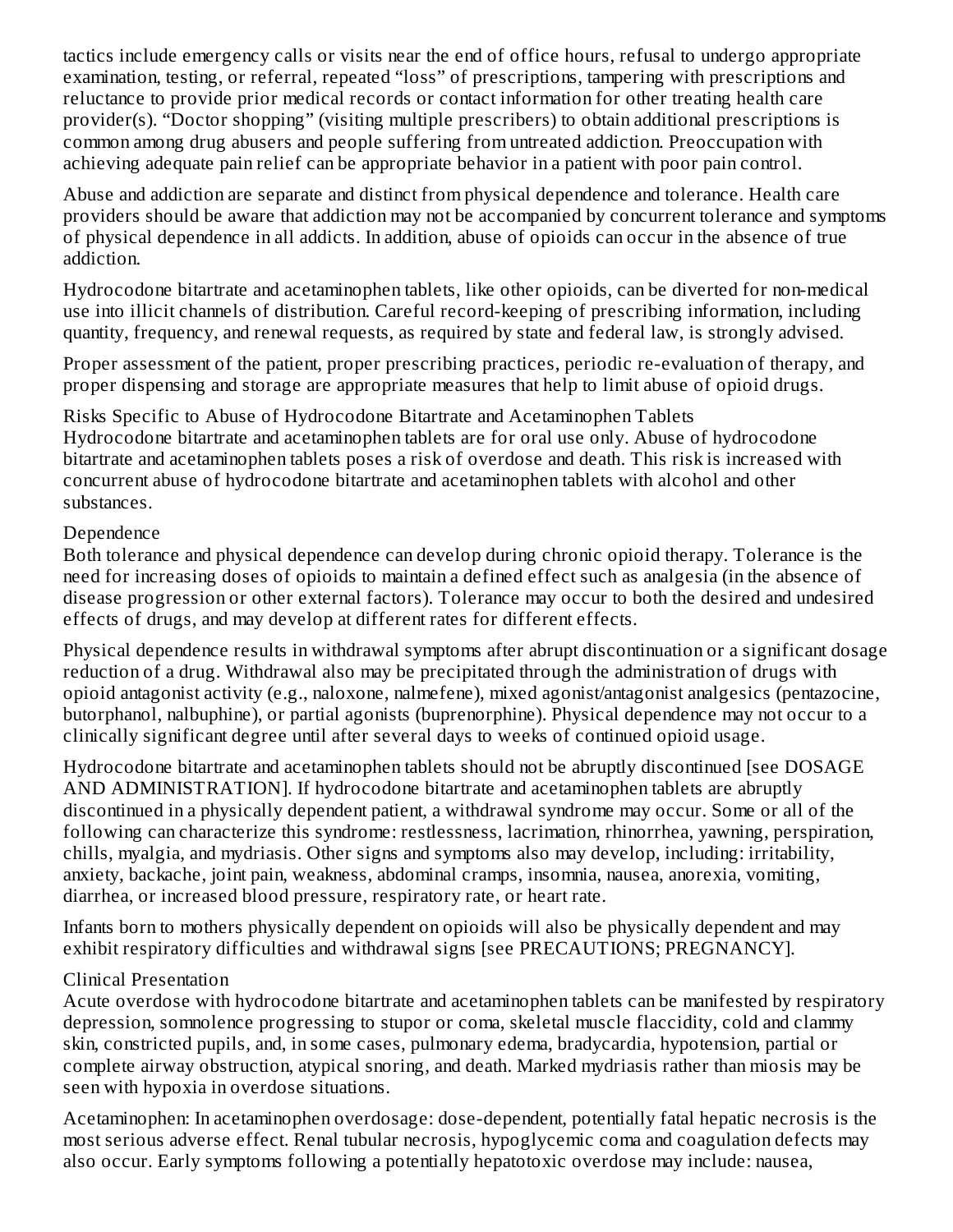vomiting, diaphoresis and general malaise. Clinical and laboratory evidence of hepatic toxicity may not be apparent until 48 to 72 hours post-ingestion.

#### Treatment of Overdose

In case of overdose, priorities are the reestablishment of a patent and protected airway and institution of assisted or controlled ventilation, if needed. Employ other supportive measures (including oxygen and vasopressors) in the management of circulatory shock and pulmonary edema as indicated. Cardiac arrest or arrhythmias will require advanced life-support techniques.

The opioid antagonists, naloxone or nalmefene, are specific antidotes to respiratory depression resulting from opioid overdose. For clinically significant respiratory or circulatory depression secondary to hydrocodone bitartrate and acetaminophen tablets overdose, administer an opioid antagonist. Opioid antagonists should not be administered in the absence of clinically significant respiratory or circulatory depression secondary to hydrocodone bitartrate and acetaminophen tablets overdose.

Because the duration of opioid reversal is expected to be less than the duration of action of hydrocodone bitartrate and acetaminophen in hydrocodone bitartrate and acetaminophen tablets, carefully monitor the patient until spontaneous respiration is reliably re-established. If the response to an opioid antagonist is suboptimal or only brief in nature, administer additional antagonist as directed by the product's prescribing information.

In an individual physically dependent on opioids, administration of the recommended usual dosage of the antagonist will precipitate an acute withdrawal syndrome. The severity of the withdrawal symptoms experienced will depend on the degree of physical dependence and the dose of the antagonist administered. If a decision is made to treat serious respiratory depression in the physically dependent patient, administration of the antagonist should be begun with care and by titration with smaller than usual doses of the antagonist.

#### Important Dosage and Administration Instructions

Initiate the dosing regimen for each patient individually, taking into account the patient's severity of pain, patient response, prior analgesic treatment experience, and risk factors for addiction, abuse, and misuse [see WARNINGS].

Monitor patients closely for respiratory depression, especially within the first 24-72 hours of initiating therapy and following dosage increases with hydrocodone bitartrate and acetaminophen tablets and adjust the dosage accordingly [see WARNINGS].

Initial Dosage

Initiating Treatment with Hydrocodone Bitartrate and Acetaminophen Tablets

2.5 mg/325 mg

5 mg/325 mg

The usual adult dosage is one or two tablets every four to six hours as needed for pain.

The total daily dosage should not exceed 8 tablets.

7.5 mg/325 mg

The usual adult dosage is one tablet every four to six hours as needed for pain.

The total daily dosage should not exceed 6 tablets.

10 mg/325 mg

The usual adult dosage is one tablet every four to six hours as needed for pain.

The total daily dosage should not exceed 6 tablets.

Conversion from Other Opioids to Hydrocodone Bitartrate and Acetaminophen Tablets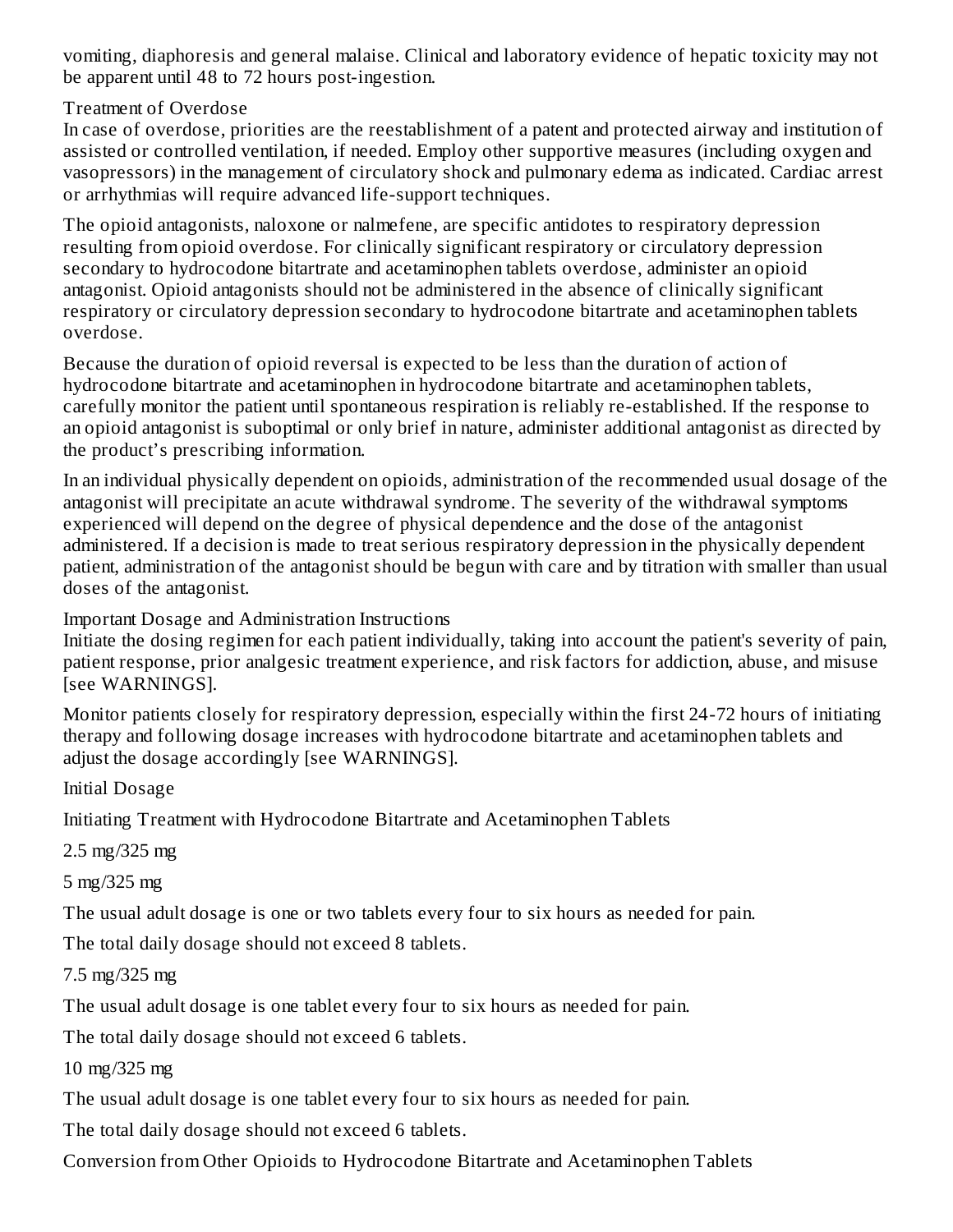There is inter-patient variability in the potency of opioid drugs and opioid formulations. Therefore, a conservative approach is advised when determining the total daily dosage of hydrocodone bitartrate and acetaminophen tablets. It is safer to underestimate a patient's 24-hour hydrocodone bitartrate and acetaminophen tablets dosage than to overestimate the 24-hour hydrocodone bitartrate and acetaminophen tablets dosage and manage an adverse reaction due to overdose.

#### Titration and Maintenance of Therapy

Individually titrate hydrocodone bitartrate and acetaminophen tablets to a dose that provides adequate analgesia and minimizes adverse reactions. Continually reevaluate patients receiving hydrocodone bitartrate and acetaminophen tablets to assess the maintenance of pain control and the relative incidence of adverse reactions, as well as monitoring for the development of addiction, abuse, or misuse [see WARNINGS]. Frequent communication is important among the prescriber, other members of the healthcare team, the patient, and the caregiver/family during periods of changing analgesic requirements, including initial titration.

If the level of pain increases after dosage stabilization, attempt to identify the source of increased pain before increasing the hydrocodone bitartrate and acetaminophen tablets dosage. If unacceptable opioidrelated adverse reactions are observed, consider reducing the dosage. Adjust the dosage to obtain an appropriate balance between management of pain and opioid-related adverse reactions.

Discontinuation of Hydrocodone Bitartrate and Acetaminophen Tablets

When a patient who has been taking hydrocodone bitartrate and acetaminophen tablets regularly and may be physically dependent no longer requires therapy with hydrocodone bitartrate and acetaminophen tablets, use a gradual downward titration of the dosage to prevent signs and symptoms of withdrawal. Do not stop hydrocodone bitartrate and acetaminophen tablets abruptly [seeWARNINGS, DRUG ABUSE AND DEPENDENCE].

Medication Guide

## **Hydrocodone Bitartrate and Acetaminophen**

(hye" droe koe' done bye tar' trate and a seet" a min' oh fen) Tablets, USP, CII

Hydrocodone bitartrate and acetaminophen tablets are:

A strong prescription pain medicine that contains an opioid (narcotic) that is used to manage moderate to moderately severe pain, when other pain treatments such as non-opioid pain medicines do not treat your pain well enough or you cannot tolerate them.

An opioid pain medicine that can put you at risk for overdose and death. Even if you take your dose correctly as prescribed you are at risk for opioid addiction, abuse, and misuse that can lead to death.

Important information about hydrocodone bitartrate and acetaminophen tablets:

Get emergency help right away if you take too much hydrocodone bitartrate and acetaminophen tablets (overdose). When you first start taking hydrocodone bitartrate and acetaminophen tablets, when your dose is changed, or if you take too much (overdose), serious or life-threatening breathing problems that can lead to death may occur.

Never give anyone else your hydrocodone bitartrate and acetaminophen tablets. They could die from taking them. Store hydrocodone bitartrate and acetaminophen tablets away from children and in a safe place to prevent stealing or abuse. Selling or giving away hydrocodone bitartrate and acetaminophen tablets is against the law.

Do not take hydrocodone bitartrate and acetaminophen tablets if you have:

severe asthma, trouble breathing, or other lung problems.

a bowel blockage or have narrowing of the stomach or intestines.

signs or allergy such as a rash.

are allergic to any of its ingredients.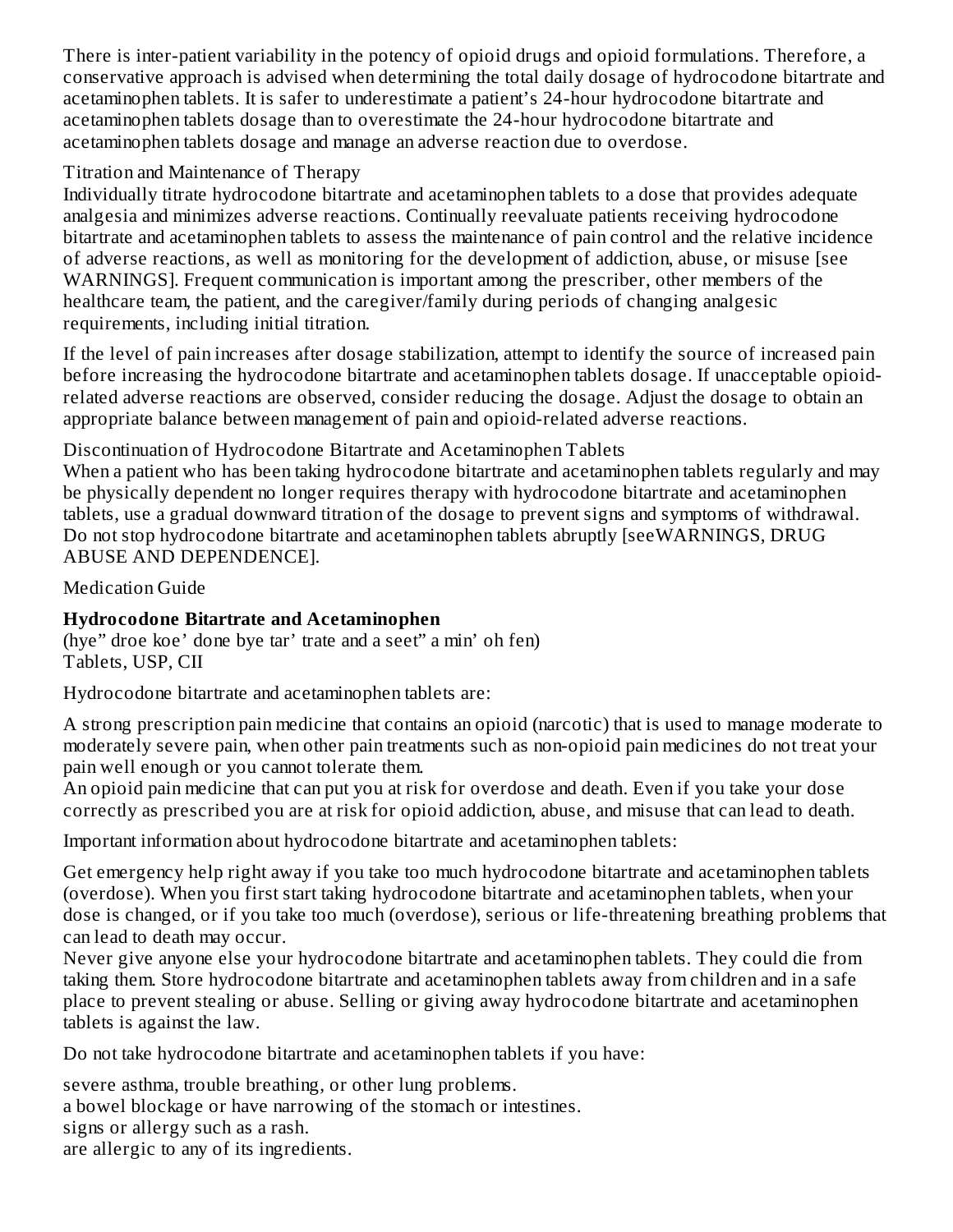Before taking hydrocodone bitartrate and acetaminophen tablets, tell your healthcare provider if you have a history of:

head injury, seizures ● liver, kidney, thyroid problems problems urinating ● pancreas or gallbladder problems abuse of street or prescription drugs, alcohol addiction, or mental health problems.

Tell your healthcare provider if you are:

pregnant or planning to become pregnant. Prolonged use of hydrocodone bitartrate and acetaminophen tablets during pregnancy can cause withdrawal symptoms in your newborn baby that could be lifethreatening if not recognized and treated.

breastfeeding. Hydrocodone bitartrate and acetaminophen passes into breast milk and may harm your baby.

taking prescription or over-the-counter medicines, vitamins, or herbal supplements. Taking hydrocodone bitartrate and acetaminophen tablets with certain other medicines can cause serious side effects that could lead to death.

When taking hydrocodone bitartrate and acetaminophen tablets:

Do not change your dose. Take hydrocodone bitartrate and acetaminophen tablets exactly as prescribed by your healthcare provider.

Take your prescribed dose every four to six hours at the same time every day. Do not take more than your prescribed dose. If you miss a dose, take your next dose at your usual time.

Call your healthcare provider if the dose you are taking does not control your pain.

If you have been taking hydrocodone bitartrate and acetaminophen tablets regularly, do not stop taking hydrocodone bitartrate and acetaminophen tablets without talking to your healthcare provider.

After you stop taking hydrocodone bitartrate and acetaminophen tablets, flush any unused tablets down the toilet.

While taking hydrocodone bitartrate and acetaminophen tablets DO NOT:

Drive or operate heavy machinery, until you know how hydrocodone bitartrate and acetaminophen tablets affects you. Hydrocodone bitartrate and acetaminophen tablets can make you sleepy, dizzy, or lightheaded.

Drink alcohol or use prescription or over-the-counter medicines that contain alcohol. Using products containing alcohol during treatment with hydrocodone bitartrate and acetaminophen tablets may cause you to overdose and die.

The possible side effects of hydrocodone bitartrate and acetaminophen tablets:

constipation, nausea, sleepiness, vomiting, tiredness, headache, dizziness, abdominal pain. Call your healthcare provider if you have any of these symptoms and they are severe.

Get emergency medical help if you have:

trouble breathing, shortness of breath, fast heartbeat, chest pain, swelling of your face, tongue, or throat, extreme drowsiness, light-headedness when changing positions, feeling faint, agitation, high body temperature, trouble walking, stiff muscles, or mental changes such as confusion.

These are not all the possible side effects of hydrocodone bitartrate and acetaminophen tablets. Call your doctor for medical advice about side effects.

You may report side effects to FDA at 1-800-FDA-1088.

For more information go to dailymed.nlm.nih.gov

This Medication Guide has been approved by the U.S. Food and Drug Administration.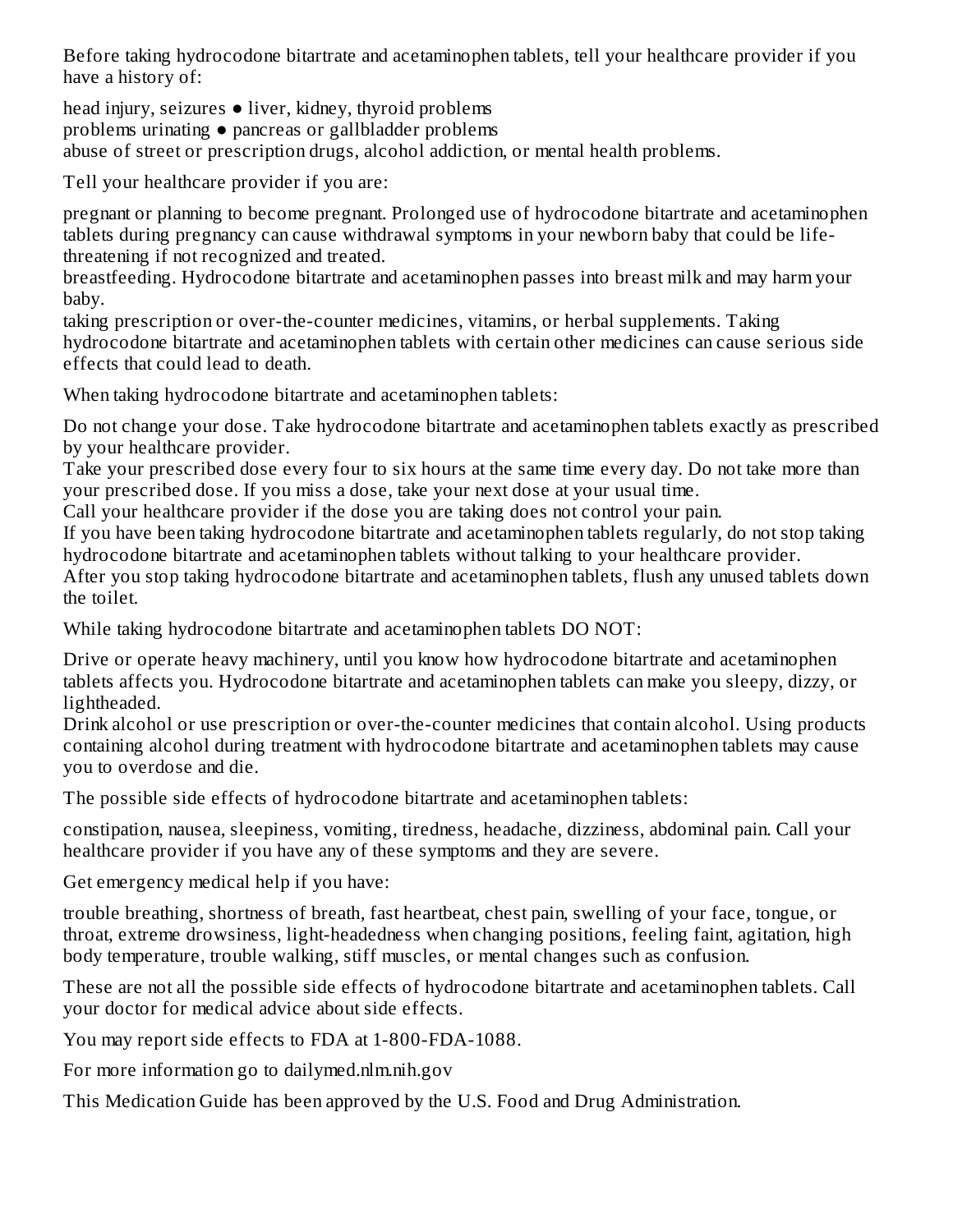| 2<br>otherwise.                                                                                     | CAUTION: federal Law PROHIBITS the transfer of this drug to anyone other than the person whom<br>prescribed and prohibits dispensing without a prescription, unless OTC. See outsert for add'l Rx info.<br>KEEP OUT OF REACH OF CHILDREN Store in a cool, dry place at 68-77 F unless printed |
|-----------------------------------------------------------------------------------------------------|-----------------------------------------------------------------------------------------------------------------------------------------------------------------------------------------------------------------------------------------------------------------------------------------------|
| 76519-1011-XX<br>HYDROCODONE/ACET. 2.5/325mg TAB #XX<br>Compare: Norco<br>Lot#: AB00CD              | HYDROCODONE/ACET. 2.5/325mg TAB<br>QTY: #XX<br>NDC: 76519-1011-XX<br>Lot#: AB00CD<br>Exp. 00/00<br>MFG NDC 00591-2171-01                                                                                                                                                                      |
| Exp. 00/00<br>Mfg. ACTAVIS 00591-2171-01<br><b>ACCOUNT: 00-0000</b><br>Use As Directed by Physician | HYDROCODONE/ACET. 2.5/325mg TAB<br>QTY: #XX<br>NDC: 76519-1011-XX<br>Exp. 00/00<br>Lot#: AB00CD<br>MFG NDC 00591-2171-01                                                                                                                                                                      |
|                                                                                                     | HYDROCODONE/ACET. 2.5/325mg TAB<br>QTY: #XX<br>NDC: 76519-1011-XX<br>Exp. 00/00<br>Lot#: AB00CD<br>MFG NDC 00591-2171-01                                                                                                                                                                      |
|                                                                                                     | HYDROCODONE/ACET. 2.5/325mg TAB<br>NDC: 76519-1011-XX<br>QTY: #XX<br>Lot#: AB00CD<br>Exp. 00/00<br>MFG NDC 00591-2171-01                                                                                                                                                                      |

## **HYDROCODONE BITARTATE AND ACETAMINOPHEN** hydrocodone bitartrate, acetaminophen tablet

| <b>Product Information</b>                                                                                                |                                                    |      |                                               |                     |                                       |             |                 |                                     |
|---------------------------------------------------------------------------------------------------------------------------|----------------------------------------------------|------|-----------------------------------------------|---------------------|---------------------------------------|-------------|-----------------|-------------------------------------|
| Product Type                                                                                                              |                                                    |      | HUMAN PRESCRIPTION DRUG<br>Item Code (Source) |                     |                                       |             | NDC:76519-1011  |                                     |
| <b>Route of Administration</b>                                                                                            |                                                    | ORAL |                                               | <b>DEA Schedule</b> |                                       |             | C <sub>II</sub> |                                     |
|                                                                                                                           |                                                    |      |                                               |                     |                                       |             |                 |                                     |
| <b>Active Ingredient/Active Moiety</b>                                                                                    |                                                    |      |                                               |                     |                                       |             |                 |                                     |
|                                                                                                                           | <b>Ingredient Name</b><br><b>Basis of Strength</b> |      |                                               |                     |                                       |             | Strength        |                                     |
| HYDRO CODONE BITARTRATE (UNII: NO70W886KK) (HYDROCODONE -<br><b>HYDROCODONE</b><br><b>BITARTRATE</b><br>UNII:6 YKS4Y3WQ7) |                                                    |      |                                               |                     | $2.5$ mg                              |             |                 |                                     |
| ACETAMINO PHEN (UNII: 362O9 ITL9D) (ACETAMINO PHEN - UNII:362O9 ITL9D)<br><b>ACETAMINOPHEN</b><br>$325$ mg                |                                                    |      |                                               |                     |                                       |             |                 |                                     |
|                                                                                                                           |                                                    |      |                                               |                     |                                       |             |                 |                                     |
| <b>Product Characteristics</b>                                                                                            |                                                    |      |                                               |                     |                                       |             |                 |                                     |
| Color                                                                                                                     | white (WHITE)                                      |      | <b>Score</b><br>no score                      |                     |                                       |             |                 |                                     |
| <b>Shape</b>                                                                                                              | <b>CAPSULE</b>                                     |      | <b>Size</b>                                   |                     |                                       | 22mm        |                 |                                     |
| Flavor                                                                                                                    |                                                    |      | <b>Imprint Code</b>                           |                     |                                       | 2;5;325;KLE |                 |                                     |
| <b>Contains</b>                                                                                                           |                                                    |      |                                               |                     |                                       |             |                 |                                     |
|                                                                                                                           |                                                    |      |                                               |                     |                                       |             |                 |                                     |
| Packaging                                                                                                                 |                                                    |      |                                               |                     |                                       |             |                 |                                     |
| #<br><b>Item Code</b>                                                                                                     | <b>Package Description</b>                         |      |                                               |                     | <b>Marketing Start</b><br><b>Date</b> |             |                 | <b>Marketing End</b><br><b>Date</b> |